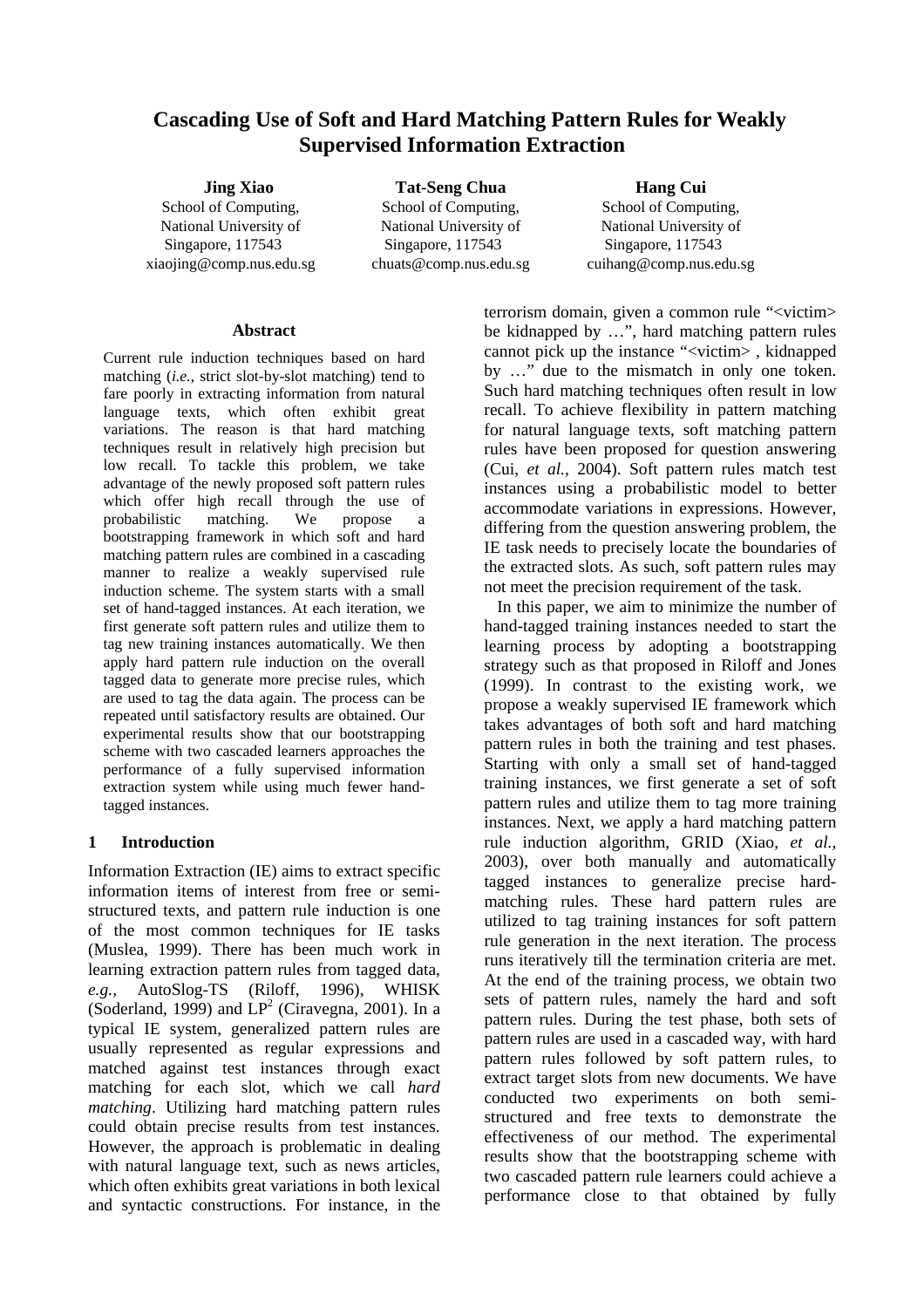supervised learning while using only 5~10% of the hand-tagged data.

The main contribution of our work is in incorporating soft matching pattern rules in the bootstrapping framework. Rooted in instancebased learning, soft pattern rules are more appropriate in dealing with sparse data (Cui, *et al.*, 2004), and thus can be learned from a relatively small number of training instances to start the bootstrapping process. Moreover, in test phase, soft pattern rules are expected to cover more unseen instances, which are likely to be missed by hard-matching rules, with its flexible matching mechanism.

The rest of the paper is organized as follows. Section 2 presents the design of our system. Section 3 describes the details of data preparation, soft pattern matching, hard pattern rule induction and the application of the two pattern rules on new test instances. Section 4 presents the experimental evaluation. We review other work in Section 5 and conclude the paper in Section 6.

### **2 System Design**

Figure 1 shows the overall system architecture of our IE system. The training phase of the system is carried out as follows:

(a) We take a small set of hand-tagged instances (*seed instances*) provided by the user.

(b) We generate soft pattern rules using the seed instances, and denote the soft pattern rules as *SPi*.

(c) We apply the learned soft pattern rules  $(SP_i)$  to automatically tag unannotated data. We employ a simple cut-off strategy that keeps only the highlyranked instances by the soft pattern rules.

(d) We generate hard pattern rules using GRID over the automatically tagged instances and seed instances. The resulting hard pattern rules are denoted as *HPi*.

(e) If the termination condition is satisfied, the process ends with a set of learned soft and hard pattern rules. Otherwise, the hard pattern rules *HPi* are used to tag the training data again. We start a new round of training from Step (b) using the newly tagged training instances and seed instances.

In the test phase, we apply both the hard and soft pattern rules to match against test instances. Specifically, soft matching pattern rules would assign a probabilistic score to an instance that is not matched by any of the hard matching pattern rules. Only those fields that are matched by the hard pattern rules or have high scores in soft pattern matching will be extracted.



Figure 1: Architecture of our IE system

## **3 Soft and Hard Pattern Rule Learning**

### **3.1 Data Preparation**

Before pattern rule learning commences, we preprocess the training and test instances by using a natural language chunker  $\frac{1}{1}$  to perform part-ofspeech (PoS) tagging and chunking. We also use a rule-based named entity tagger (Chua and Liu, 2002) to capture semantic entities. Given a tagged instance, we consider the left and right *k* chunks around the tagged slot as the context:

 $\langle c_{-k} \rangle$ ... $\langle c_{-2} \rangle \langle c_{-1} \rangle$ tagged\_slot $\langle c_{+1} \rangle \langle c_{+2} \rangle$ ... $\langle c_{+k} \rangle$  (1) Here  $\langle c_i \rangle$  {i=-*k* to +*k*} represents the contextual chunks (or slots) of the tagged slot, where *k* is the number of contextual slots considered.  $\langle c_i \rangle$  can be of various feature types, namely words, punctuations, chunking tags like verb and noun phrases, or semantic classes. We perform selective substitution to generalize the specific terms in each slot so as to make the learned pattern rules general enough to be applied to other instances. Table 1 shows the substitution heuristics employed in our system with examples.

Figure 2 gives five examples of original training instances for "starting time" in the seminar announcement domain. We substitute the more

<span id="page-1-0"></span><sup>&</sup>lt;sup>1</sup> We use NLProcessor, a commercial parser from Infogistics Ltd. http://www.infogistics.com/.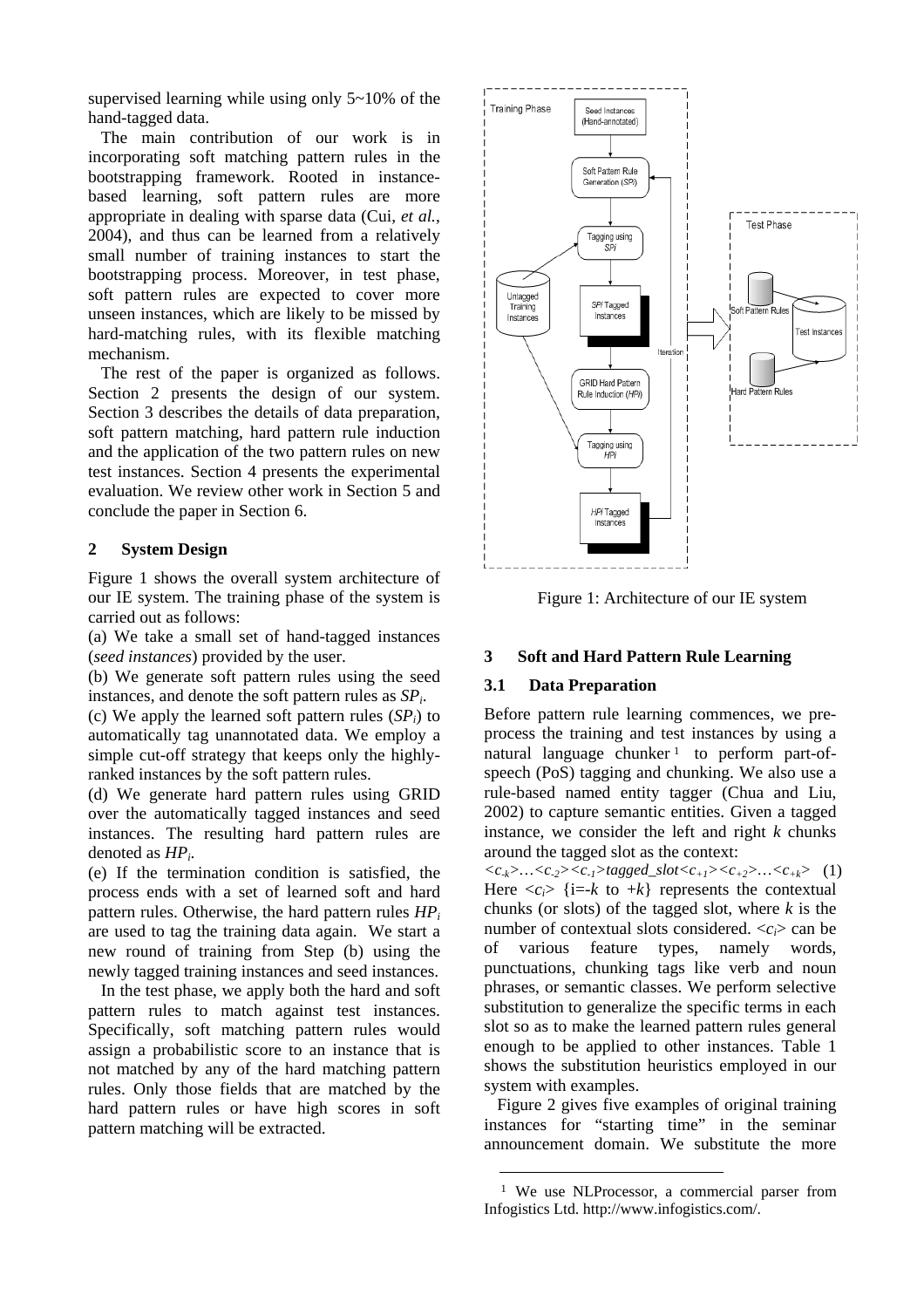general syntactic or semantic classes for the lexical tokens according to the heuristics in Table 1.

| Tokens                                      | Substitution                                   | Examples                                   |
|---------------------------------------------|------------------------------------------------|--------------------------------------------|
|                                             | NP Person,<br>NP Location.<br>NP_Organization, |                                            |
| 9 types of<br>named                         | NP Date,<br>NP_Day,                            | "Friday"→NP_Day                            |
| entities                                    | NP Time,<br>NP Percentage,                     | "Feb.27">NP_Date                           |
|                                             | NP_Money,<br>NP Number.                        |                                            |
| Noun                                        | NP HeadNoun                                    | "the seminar"                              |
| Phrase                                      |                                                | $\rightarrow$ NP seminar                   |
| Verb Phrase                                 |                                                | "will speak"                               |
| (passive or                                 | VPpas_RootVerb,                                | $\rightarrow$ VPact_speak,                 |
| active)                                     | <b>VPact RootVerb</b>                          | "will be held"                             |
|                                             |                                                | $\rightarrow$ VPpas_hold                   |
| Preposition                                 | PP                                             | "in civilian clothes"                      |
| Phrase                                      |                                                | $\rightarrow$ PP                           |
| Adjectival<br>and<br>adverbial<br>modifiers | To be deleted                                  |                                            |
| All other<br>words and<br>punctuations      | No substitution                                | "Time", "at", "by", etc.<br>are unchanged. |

Table 1: Substitution heuristics

(1) Original instances for slot <stime>: Time : <stime> 2:30 PM </stime>  $\ldots$  will be at  $\langle$ stime $\rangle$  3 pm  $\langle$ /stime $\rangle$  ... …Friday, February 17 <stime> 12:00pm </stime> - 1:00pm … will be at <stime> 4pm </stime> , Monday, Feb. 27 … Time: <stime> 12:00 PM </stime> - 1:30 PM (2) Substituted instances: Time : <stime> NP\_Time </stime> VPact\_be at <stime> NP\_Time </stime> NP\_Day , NP\_Date <stime> NP\_Time </stime> - NP\_Time VPact\_be at <stime> NP\_Time </stime> , NP\_Day , NP\_Date Time : <stime> NP\_Time </stime> - NP\_Time

Figure 2: Illustration of generalizing instances

#### **3.2 Soft Matching Pattern Rules**

Soft pattern rules have been successfully applied to text mining (Nahm and Mooney, 2001) and question answering (Cui, *et al.,* 2004). We employ a variation of the soft pattern rules generation and matching method presented in Cui, *et al*. (2004). We expect soft pattern rules to offer higher coverage in matching against a variety of instances in both the training and test phases.

For each type of tagged slot  $(Slot_0)$  such as *stime* in Figure 2, we accumulate all the tagged instances and align them according to the positions of  $Slot_0$ .

As a result, we obtain a virtual vector *Pa* representing the contextual soft pattern rule as:

 $\langle$ Slot<sub>-k</sub>, ..., Slot<sub>-2</sub>, Slot<sub>-1</sub>, Slot<sub>0</sub>, Slot<sub>1</sub>, Slot<sub>2</sub>, ..., Slot<sub>k</sub>: *Pa>* (2) where *Slot<sub>i</sub>* is a vector of tokens occurring in that slot with their probabilities of occurrence:  $\langle$ (token<sub>il</sub>, weight<sub>il</sub>), (token<sub>i2</sub>, weight<sub>i2</sub>) ….(token<sub>im</sub>,  $weight_{im}$ :  $Slot_i$  (3) Here, *token<sub>ii</sub>* denotes any word, punctuation, syntactic or semantic tag contained in Sloti, and

*weight<sub>ij</sub>* gives the proportion of occurrences of the  $j<sup>th</sup>$  token to the  $i<sup>th</sup>$  slot. Figure 3 shows the generated soft pattern rules for the examples given in Figure 2.

| (1) Training instances:<br>Time : $\langle$ stime> NP Time $\langle$ /stime><br>VPact be at $\langle$ stime $\rangle$ NP Time $\langle$ /stime $\rangle$<br>$NP$ Day, $NP$ Date <stime><math>NP</math> Time </stime> $-NP$ Time<br>VPact_be at <stime> NP_Time </stime> , NP_Day, NP_Date<br>Time : $\langle$ stime> NP Time $\langle$ /stime> - NP Time |                                                                                                                              |                                              |                                                      |  |  |  |  |
|----------------------------------------------------------------------------------------------------------------------------------------------------------------------------------------------------------------------------------------------------------------------------------------------------------------------------------------------------------|------------------------------------------------------------------------------------------------------------------------------|----------------------------------------------|------------------------------------------------------|--|--|--|--|
| $<$ Slot <sub>-2</sub> ><br>Time 0.4<br>VPact_be 0.4<br>. 0.2                                                                                                                                                                                                                                                                                            | (2) Soft pattern rules based on the instances:<br>$\langle \text{Slot}_{-1} \rangle$<br>$\cdot$ 0.4<br>at 0.4<br>NP Date 0.2 | $\langle \text{Slot}_0 \rangle$<br>NP_Time 1 | $\langle \text{Slot}_1 \rangle$<br>$-0.67$<br>. 0.33 |  |  |  |  |

Figure 3: An excerpt of soft pattern rules

What results from the generalization process is a virtual vector *Pa* representing the soft pattern rule. The soft pattern vector *Pa* is then used to compute the degree of match for the unseen instances. The unseen instances are first pre-processed with the identical procedures as outlined in Section 3.1. Using the same window size *k*, the token fragment *S* surrounding the potential slot is derived:

*<token-k,…, token-2, token-1, Potential\_Slot, token1,*   $token_2, ..., token_k: S>$  (4)

The degree of match for the unseen instance against the soft pattern rules is measured by the similarity between the vector *S* and the virtual soft pattern vector *Pa*. In particular, the match degree is the combination of the individual slot content similarities and the fidelity degree of slot sequences measured by a bi-gram model (Cui, *et al.,* 2004).

When applying the soft pattern rules to automatically tag training instances, for each potential slot, we assign a target tag whose soft pattern rule gives the highest score beyond a predefined threshold.

#### **3.3 Hard Pattern Rule Induction**

We employ a pattern rule induction algorithm called GRID (Xiao, *et al.,* 2003) to generalize the hard pattern rules over all instances hand-tagged by users and automatically annotated by soft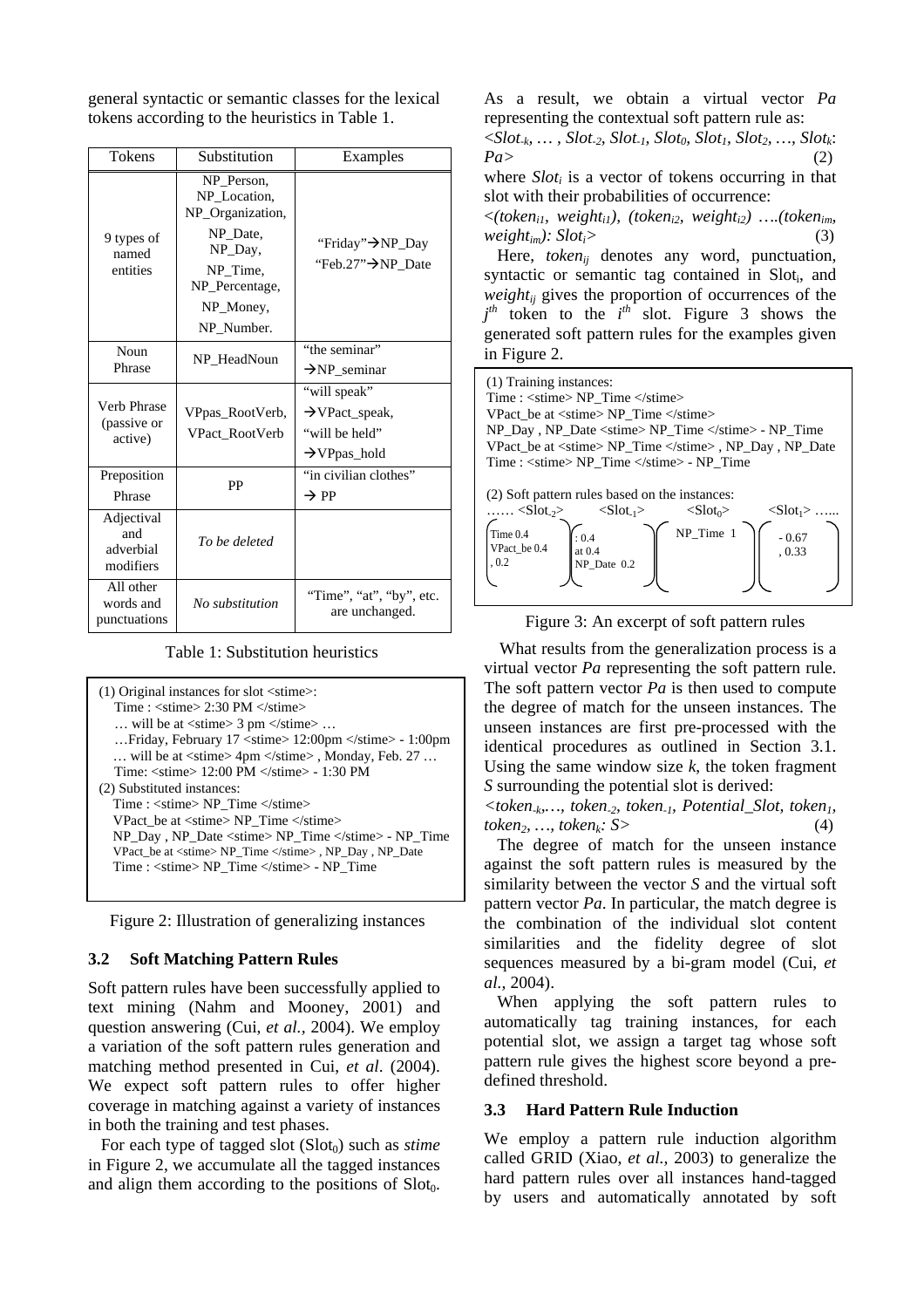pattern rules. GRID is a supervised covering algorithm. It uses chunks as contextual slots and considers a context size of *k* slots around the tagged item as definition in Equation (1).

Given the cluster of training instances for a specific slot type, GRID aligns all the instances according to the central slot  $(Slot_0)$  as is done in soft pattern rules. For each context slot, we store all possible representations of slot units as listed in Table 1 at the levels of lexical, syntactic and semantic simultaneously. Thus, we obtain a global context feature representation for the whole training corpus as shown in Figure 4. GRID records the occurrences of the common slot features at a specific position as  $e_{ii}$  ( $i = -k, \ldots, -1$ , 0, 1, ...,  $k$ ;  $j<sup>th</sup>$  feature for *Slot<sub>i</sub>*).

| inst.1: $\text{Slot}_{k_2}, , \text{Slot}_{2}$ , $\text{Slot}_{1}$ , $\text{Slot}_{0}$ , $\text{Slot}_{1}$ , $\text{Slot}_{2}$ , , $\text{Slot}_{k}$ |  |  |  |  | inst.2: $\text{Slot}_{k_2}, \ldots, \text{Slot}_{2_k}$ $\text{Slot}_{1_k}$ $\text{Slot}_{0_k}$ $\text{Slot}_{1_k}$ $\text{Slot}_{2_k}, \ldots, \text{Slot}_{k_k}$ |         |
|------------------------------------------------------------------------------------------------------------------------------------------------------|--|--|--|--|-------------------------------------------------------------------------------------------------------------------------------------------------------------------|---------|
|                                                                                                                                                      |  |  |  |  |                                                                                                                                                                   | $-Pos.$ |
| $\text{inst.h:}\ \text{Slot}_x\} \ldots \text{Slot}_2\text{Slot}_1\text{Slot}_0\text{Slot}_1\text{Slot}_2\ldots \text{Slot}_k$                       |  |  |  |  |                                                                                                                                                                   |         |
|                                                                                                                                                      |  |  |  |  | $e_{-kj}$ $e_{-2j}$ $e_{-1j}$ $e_{0j}$ $e_{1j}$ $e_{2j}$ $e_{ki}$                                                                                                 |         |

Figure 4: Global distribution of positive instances

GRID generates a pattern rule  $r_k(f)$  by adding slot features into the feature set *f*. The quality of  $r_k(f)$  is determined not only by its coverage in the positive training set but also by the number of instances in the negative set that it covers which would be regarded as errors. We define the remaining instances which are not annotated by human and soft pattern rules as negative instances.

 We use a modified *Laplacian* expected error (Soderland, 1999) to define the quality of the rule as follows:

$$
Laplacian(r_k(\underline{f})) = \frac{n_k + 1}{n_k + p_{k1} + 0.7 \times p_{k2} + 1} \qquad (5)
$$

where  $p_{kl}$  denotes the number of instances covered by rule  $r_k(f)$  in the manually annotated set, and  $p_{k2}$ denotes the number of instances covered by the rule  $r_k(f)$  in the automatically annotated set.  $n_k$  is the number of negative examples or errors covered by the rule. We consider all the manually annotated instances as correctly tagged and thus we put more weight on them than on the automatically annotated data set.

Instead of generalizing a rule from a specific instance as is done in most existing pattern rule induction algorithms, GRID examines the global feature distribution on the whole set of training examples in order to make better decision on rule induction. Each time, GRID selects top *w* features (in terms of the  $e_{ii}$  values) and selects slot feature  $f_{ii}$ with the minimum *Laplacian* value of the rule

 $(r_k(f \cup f_{ii}))$  according to Equation (5) to induce pattern rules (Xiao, *et al.,* 2003).

We use GRID to generate rules that cover all seed instances and discard some rules generated from the automatically tagged instances whose *Laplacian* value is greater than a preset threshold.

### **3.4 Cascading Matching of Hard and Soft Pattern Rules**

After we have obtained the set of hard pattern rules and the set of soft pattern rules through the bootstrapping rule induction process, we apply both sets of rules in a cascaded way to assign appropriate tag to potential slots in new instances. The tag assigned to the given test instance *t* is selected by:

- 1)  $tag_e$  matched by GRID  $rule_e$ ;
- 2) If not matched by any GRID rule, *tag<sub>i</sub>*  $\arg \max_{P a_i \in P a} \Pr(t | Pa_i) > \theta$ ∈ *i*

We apply the high-precision hard pattern rules generated by GRID first. In this case, we assign *tagg* to the instance if it matches *ruleg*. In order to increase the coverage of the hard pattern rules, we allow up to one shift in the context vectors of new test instances when matching the instances against the hard pattern rules.

For the remaining test instances that are not matched by any of the hard pattern rules, we score them using the soft pattern rules. A test instance is assigned *tagi* if it has the highest conditional probability of having *t* given the soft pattern rule *i* (represented by vector  $Pa_i$ ) which is greater than a pre-defined threshold  $\theta$  among all the soft pattern rules.

### **4 Evaluation**

To verify the generality and effectiveness of our bootstrapping framework, we have conducted two experiments on free and semi-structured texts. In our supervised IE system using GRID (Xiao, *et al.,* 2003), we had done some trial experiments to examine the effect of varying the different context length *k,* and found the IE performance became stable when the context length reached 4. As such, we set the context length *k* to 4 for all subsequent experiments.

#### **4.1 Results on free text corpus**

The first evaluation was conducted on the terrorism domain using the MUC-4 free text corpus (MUC-4, 1992). We employed the same evaluation measures as that in (Riloff, 1996; Xiao, *et al.,* 2003). The target extracted slots were "perpetrator" (Perp.), "victim" (Vic.) and "target" (Tar.). We varied the number of the humanannotated instances from the 772 relevant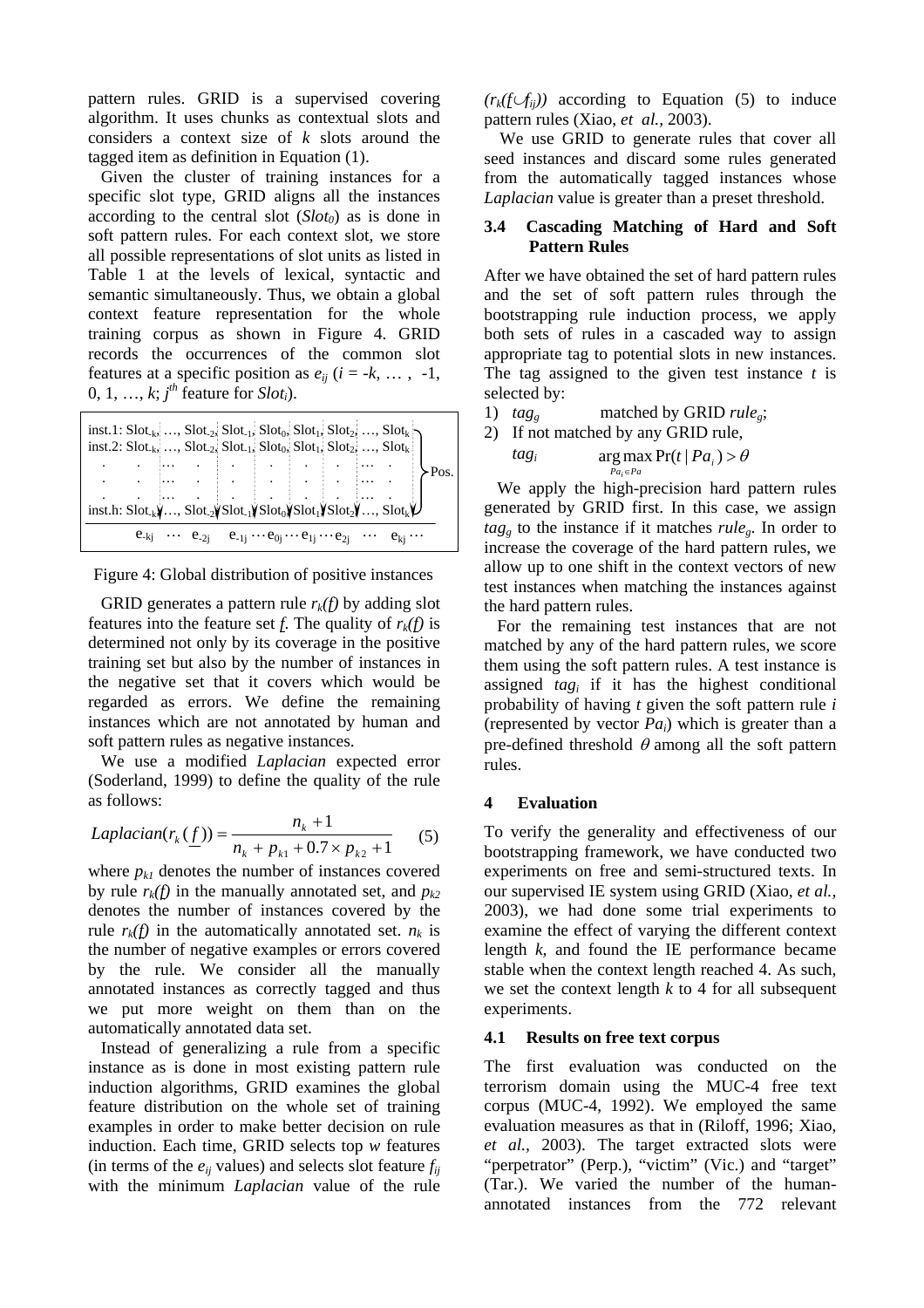documents set (the standard training documents for MUC-4 plus TST1 and TST2) used in supervised IE learning. The manual annotation was guided by the associated answer keys given in the MUC-4 corpus. During testing, we used the 100 texts comprising 25 relevant and 25 irrelevant texts from the TST3 test set, and 25 relevant and 25 irrelevant texts from the TST4 test set.

Following the procedure discussed in Section 2, we repeated the automated annotation process several times  $(i \geq 1$  in Figure 1). To examine the variation of performance along with the changing of the number of iterations, we plotted the average  $F_1$  measures of the three target slots against the iteration number (see Figure 5). We also varied the number of manually tagged instances that were utilized as seed instances for starting the bootstrapping process. As can be seen in Figure 5, the results improved as the number of iterations increased. The system achieved a steady performance when the number of iterations reached four. Accordingly in the next experiments, we considered the system's performance based on four bootstrapping iterations.



Figure 5: Effect of the number of iterations

Table 2 shows the performance of the system on the test data in terms of  $F_1$ -measure (with recall/precision value in the brackets) using various amounts of manually tagged data after four iterations. To demonstrate the effectiveness of the combination of hard and soft pattern rules, we also ran four iterations using only soft pattern rules (SP) and another four with only GRID rules.

From Table 2, we can draw the following conclusions:

(a) The cascaded learner by combining SP and GRID outperforms the learner SP or GRID alone. The soft pattern learner (SP) alone cannot achieve good precision while the hard pattern learner (GRID) alone cannot achieve high recall with a small set of hand-annotated instances.

|                  | Perp.   | Vic.    | Tar.    |
|------------------|---------|---------|---------|
| 5%(SP)           | 36      | 45      | 42      |
|                  | (42/32) | (49/42) | (47/38) |
| 5%(GRID)         | 34      | 44      | 39      |
|                  | (35/33) | (40/49) | (36/43) |
| $5\%$ (SP+GRID)  | 47      | 58      | 50      |
|                  | (49/45) | (59/57) | (50/50) |
| 10% (SP)         | 38      | 46      | 45      |
|                  | (45/33) | (51/42) | (49/42) |
| 10% (GRID)       | 37      | 46      | 44      |
|                  | (39/35) | (41/52) | (41/47) |
| $10\%$ (SP+GRID) | 50      | 61      | 53      |
|                  | (53/47) | (63/59) | (52/54) |
| 20%(SP)          | 40      | 48      | 47      |
|                  | (46/35) | (54/43) | (50/44) |
| 20% (GRID)       | 40      | 47      | 47      |
|                  | (41/39) | (44/50) | (45/49) |
| $20\%$ (SP+GRID) | 51      | 62      | 54      |
|                  | (52/50) | (63/61) | (55/53) |
| AutoSlog-TS      | 38      | 48      | 47      |
|                  | (53/30) | (62/39) | (58/39) |
| supervised(GRID) | 52      | 62      | 56      |
|                  | (48/57) | (58/67) | (51/62) |

| Results presented in terms of $F_i$ (recall/precision). |
|---------------------------------------------------------|
| Table 2: Results on free text domain                    |

(b) Compared with another weakly supervised IE system in the same domain, AutoSlog-TS (Riloff, 1996), our cascaded learner outperforms it with the use of only 5% of the manually tagged instances.

(c) As the percentage of the hand-annotated instances increases from 5% to 20%, the performance of the cascaded learner (SP+GRID) increases steadily, indicating that the bootstrapping process is stable and consistent.

(d) With 20% of hand-tagged training instances, the performance of the cascaded learner approaches that of the fully supervised IE tagger. When more manually tagged instances ( $>20\%$ ) are used, the performance of the cascaded learner becomes steady.

(e) Looking at the instances automatically tagged by the soft pattern rules, we found that about 75% instances are correctly annotated in the first and second iteration. The percentage of correctly tagged instances by soft pattern rules increases to 90% when the bootstrapping process runs for four times. The percentage increase verifies that our automated annotation can provide relatively accurate training instances for later rule induction.

Nevertheless, our system missed some cases which needed deeper NLP analysis. For example, given a test sentence "THEY ARE THE TOP MILITARY AND POLITICAL FIGURES IN ALFREDO CRISTIANI'S ADMINISTRATION.", the system could not identify "ALFREDO CRISTIAN'S ADMINISTRATION" as the "perpetrator". If we could associate the previously found "perpetrator" (maybe located far away) to "they", then we might be able to infer that the "ALFREDO CRISTIAN'S ADMINISTRATION" is the "perpetrator" too.

### **4.2 Results on semi-structured corpus**

The second experiment was conducted on semi-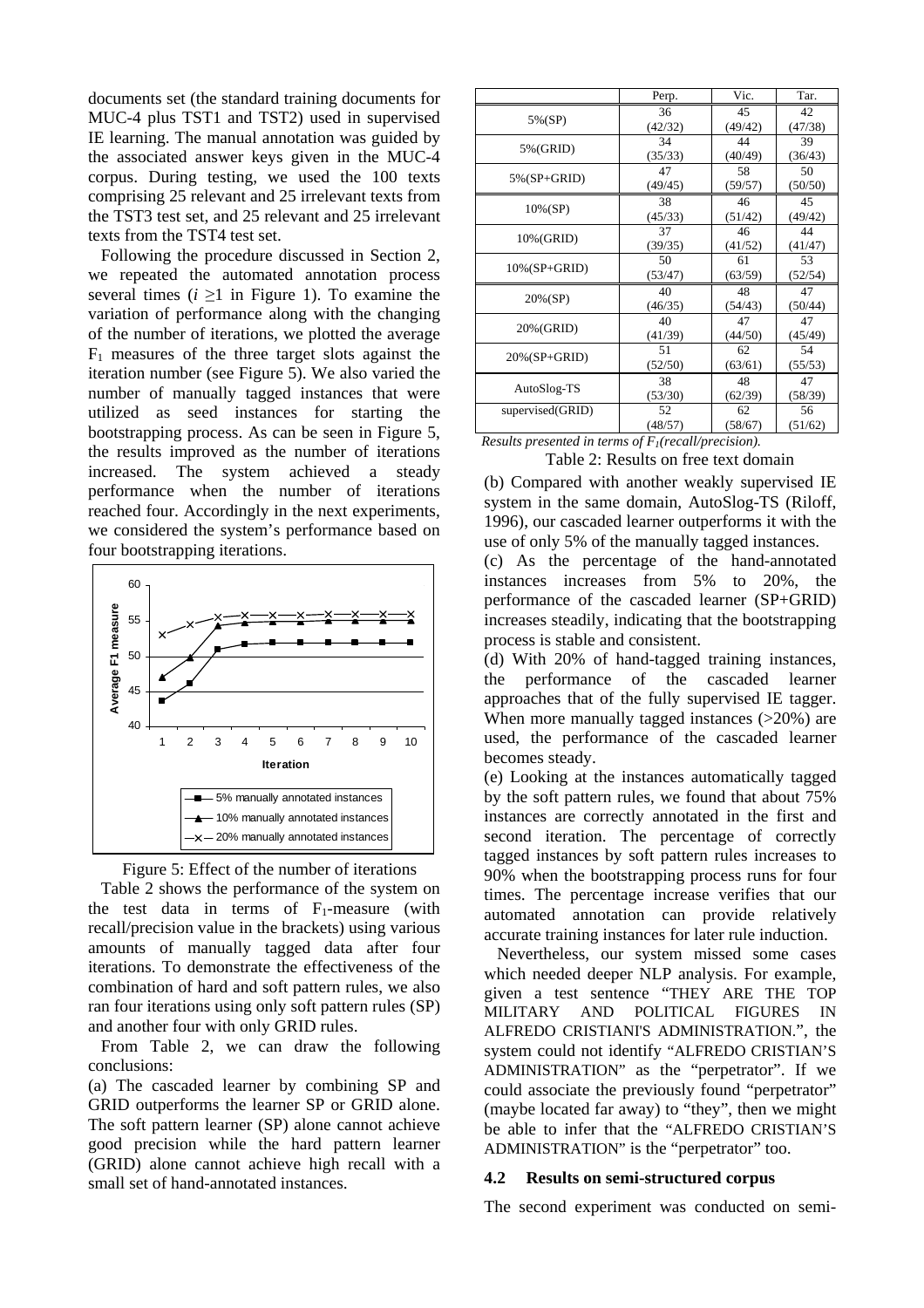structured text documents. We used the CMU seminar announcements<sup>2</sup> for the evaluation. The IE task for this domain is to extract the entities of "speaker" (SP), "location" (LOC), "starting time" (ST), and "ending time" (ET) from a seminar announcement. There were 485 seminar announcements. In the supervised IE experiments, we made five runs and in each run we used one half for training and the other half for testing. Similarly, to evaluate our weakly supervised learning framework, we did five trials as well. In each run, we varied the percentage of manually annotated instances for training in the supervised experiments. Table 3 shows the performance (the average  $F_1$  measure and recall/precision for five runs) of the system with different percentage of manually tagged instances used to start the training. We also compare the performances between the single learners and the cascaded learner. All results are based on four bootstrapping iterations.

|                  | SP      | LOC     | ST       | ET      |
|------------------|---------|---------|----------|---------|
|                  | 70      | 65      | 94       | 90      |
| 5%(SP)           | (74/66) | (70/61) | (95/93)  | (93/88) |
| 5%(GRID)         | 68      | 61      | 93       | 89      |
|                  | (65/72) | (59/64) | (91/94)  | (86/92) |
| $5\%$ (SP+GRID)  | 82      | 73      | 98       | 94      |
|                  | (83/81) | (74/72) | (98/98)  | (96/92) |
| 10%(SP)          | 72      | 68      | 96       | 93      |
|                  | (75/70) | (72/64) | (96/95)  | (94/92) |
| 10% (GRID)       | 72      | 67      | 95       | 93      |
|                  | (67/77) | (63/72) | (94/96)  | (91/96) |
| $10\%$ (SP+GRID) | 84      | 75      | 99       | 95      |
|                  | (84/83) | (75/74) | (99/99)  | (97/94) |
| 20%(SP)          | 75      | 71      | 97       | 95      |
|                  | (77/74) | (75/67) | (97/97)  | (96/95) |
| 20% (GRID)       | 75      | 71      | 97       | 95      |
|                  | (69/82) | (66/77) | (95/99)  | (94/96) |
| $20\%$ (SP+GRID) | 85      | 76      | 99       | 96      |
|                  | (85/85) | (76/75) | (99/99)  | (97/95) |
| supervised       | 86      | 76      | 99       | 96      |
| (GRID)           | (84/88) | (73/80) | (99/100) | (95/97) |

*Results presented in terms of*  $F_1$ *(recall/precision).* Table 3: Results on semi-structured data

 From Table 3, we make the following observations:

(a) The cascaded learner with two pattern learners significantly outperforms the learner SP or GRID alone as in the case of free text corpus. With 10% of hand-tagged instances, the cascaded learner (SP+GRID) approaches the performance of the fully supervised IE tagger. Also the performance of the cascaded learner increases steadily when the number of hand-tagged instances increases from 5% to 20%.

(b) With more hand-annotated instances (>20%), the performance of the bootstrapping system with the cascading use of SP and GRID becomes stable and consistent.

l

(c) Soft pattern rules tag 90% of the instances correctly, as we found out in our random checks.

 The lower performance of our system on the "location" slot is mainly due to the use of a general named entity recognizer which is good at identifying common locations such as cities, mountains etc. In seminar announcements, many locations are room numbers such as "WeH 8220"; thus, we missed out some seminar venues.

## **5 Related Work**

Many hard pattern rule inductive learning systems have been developed for information extraction from free texts or semi-structured texts. Specifically, AutoSlog-TS (Riloff, 1996) generates extraction patterns using annotated text and a set of heuristic rules and it eliminates the dependency on tagged text and only requires the pre-classified texts as input. WHISK (Soderland, 1999) induces multi-slot rules from a training corpus top-down. It is designed to handle text styles ranging from highly structured text to free text. WHISK performs rule induction starting from a randomly selected seed instance.  $(LP)^2$  (Ciravegna, 2001) is a covering algorithm for adaptive IE systems that induces symbolic rules. In  $(LP)^2$ , training is performed in two steps: first, a set of tagging rules is learned to identify the boundaries of slots; next, additional rules are induced to correct mistakes in the first step of tagging. In contrast to their work, GRID utilizes global feature distribution to induce pattern rules and uses chunk as the context unit.

Nahm and Mooney (2001) proposed the learning of soft matching rules from texts by combining rule-based and instance-based learning. Words in each slot are generalized by traditional rule induction techniques and test instances are matched to the rules by their cosine similarities. The learning of soft pattern rules in this paper augments the soft matching method advocated by Nahm and Mooney (2001) by combining lexical tokens alongside syntactic and semantic features and adopting a probabilistic framework that combines slot content and sequential fidelity in computing the degree of pattern match.

 The bootstrapping scheme using the co-training (Blum and Mitchell, 1998) technique has been widely explored for IE tasks in recent years. Collins and Singer (1999) presented several techniques using co-training schemes for Named Entity (NE) extraction seeded by a small set of manually crafted NE rules. Riloff and Jones (1999) presented a multi-level bootstrapping algorithm that generates both the semantic lexicon and extraction patterns simultaneously. Yangarber (2003) proposed a counter-training approach to provide natural stopping criteria for unsupervised

<span id="page-5-0"></span><sup>2</sup> http://www.isi.edu/info-agents/RISE/repository.html